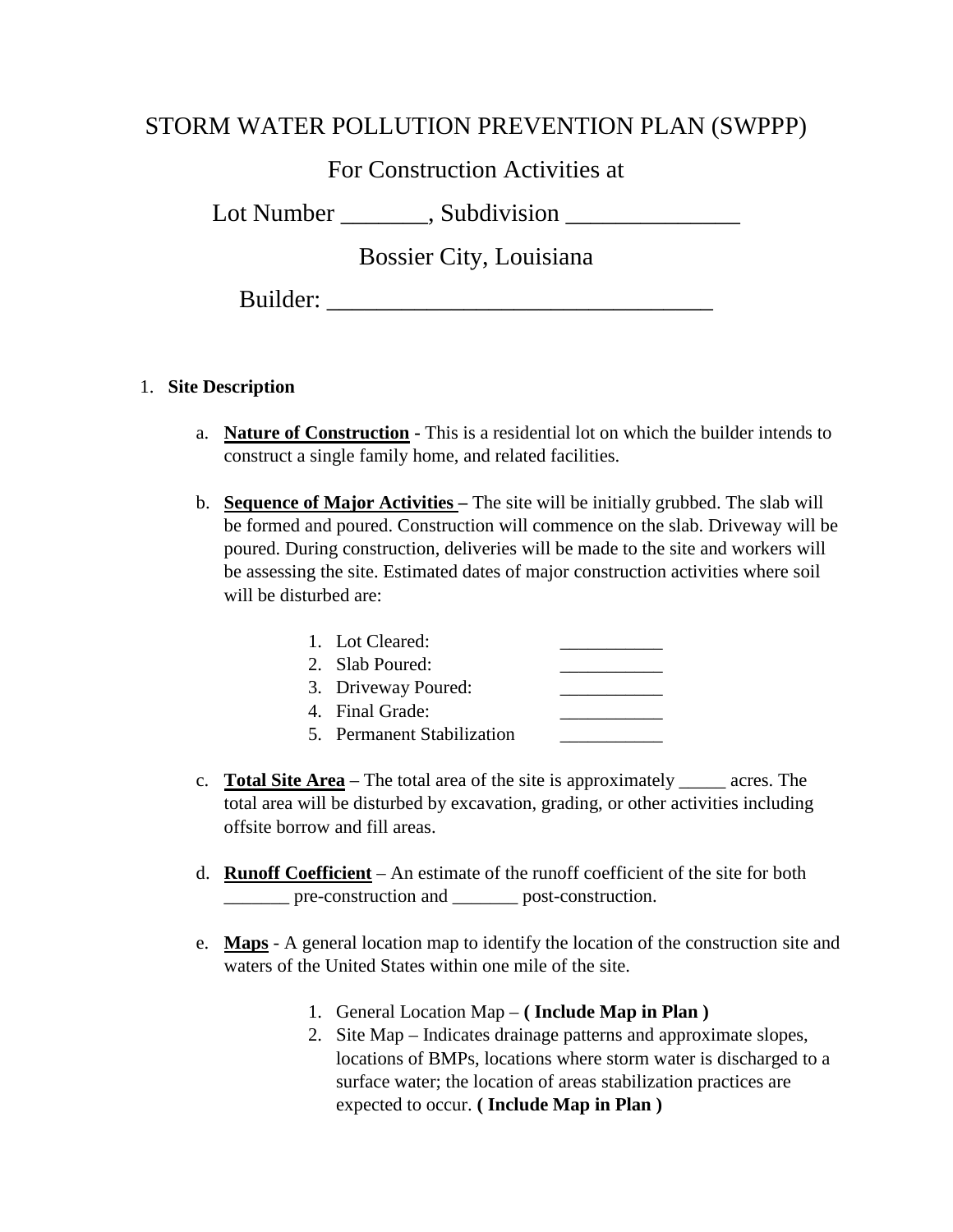- f. **Industrial Discharge** This project involves no discharge associated with industrial activity other than residential construction and there are no dedicated cement or asphalt plants involved with this project.
- g. **Receiving Waters** This site will be drained according to the subdivision drainage plan on file with the Engineering Department of Bossier City. The receiving water body is
- h. **Maintaining Records** Builder will maintain a copy of the general permit on the job site. A notice will be posted on site with the LPDES permit number, effective date, name and phone of builder and a brief description of the project. If no permit number has been issued, then a copy of the NOI (Notice of Intent) will suffice.
- i. **Endangered or Threaten Species** Information listed below is the endangered and/or threatened species and/or critical habitat that are found in Bossier Parish as per the Endangered, Threatened, and Candidate Species of Louisiana website. The species listed may or may not be found in the proximity of the construction activity. As per a visual inspection of my lot the following are:

### **ENDANGERED, THREATENED, AND CANDIDATE SPECIES OF LOUISIANA BOSSIER**

[ ] Northern Long-eared Bat – Mammal, Threatened, Known Occurrence

[ ] Pallid Sturgeon – Fish, Endangered, Possible Occurrence

[ ] Interior Least Tern – Bird, Endangered, Known Occurrence

[ ] Red-cockaded Woodpecker – Bird, Endangered, Known Occurrence

- j. **National Historic Properties** Documentation supporting the determination of permit eligibility with regard to permit Part 1.A.3.f (National Historic Preservation Act)
	- 1. As per National Register of Historic Places there are or are not any historic properties that will be affected by storm water discharges or related activities from the construction site.

#### National Register of Historic Places for Bossier City

| Barksdale Air Force Base – Jct. of US 71 & West Gate Drive, Bossier City, La 71110 |  |  |  |  |
|------------------------------------------------------------------------------------|--|--|--|--|
|------------------------------------------------------------------------------------|--|--|--|--|

- [ ] Bossier Arts Council 630 Barksdale Blvd, Bossier City, La 71112
- **Example 3 Bossier High School 777 Bearcat Drive, Bossier City, La 71111** 
	- [ ] Bossier City Elementary School 322 Colquitt St, Bossier City, La 71111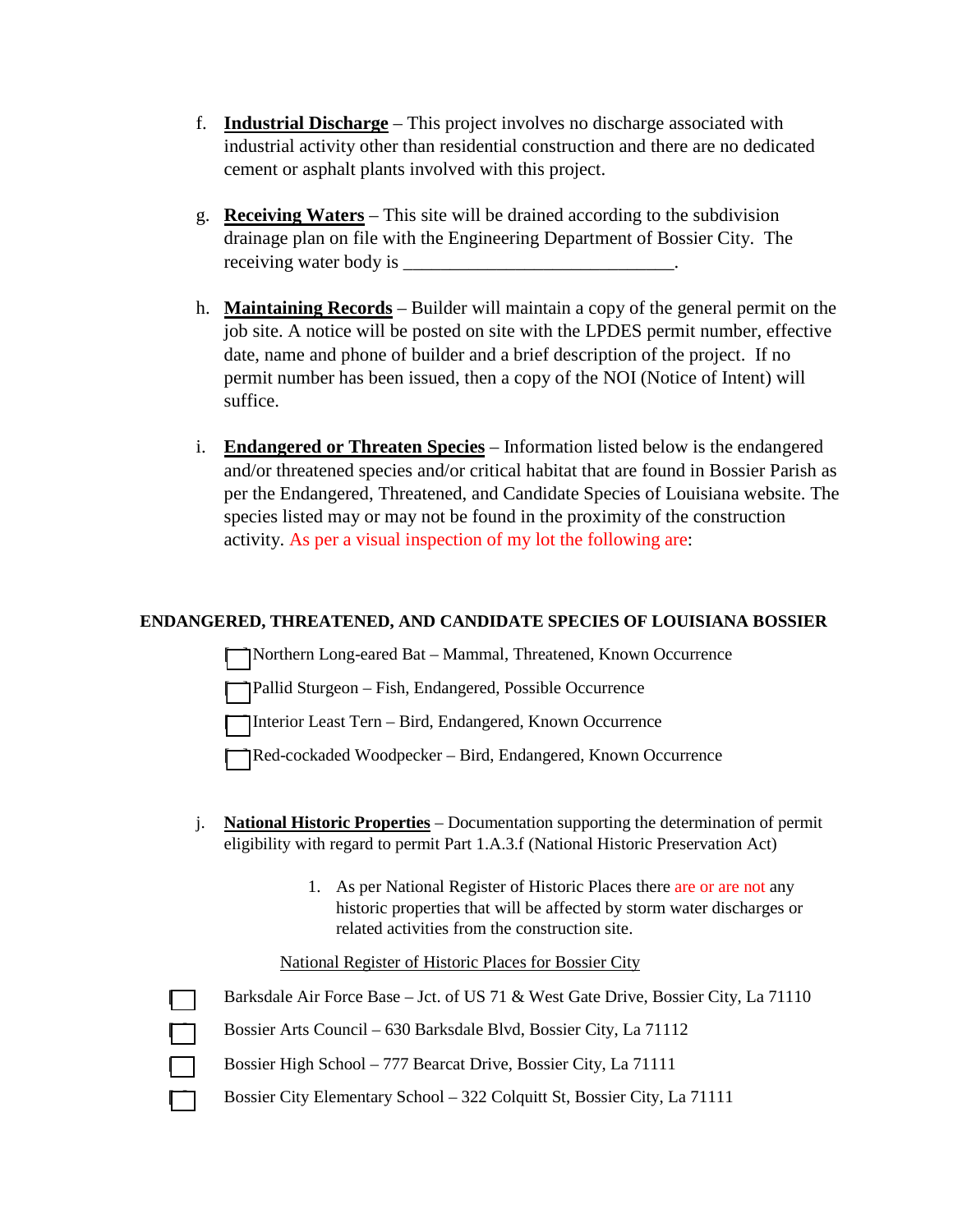- k. **Outstanding Natural Resource Waters** Documentation supporting the determination of permit eligibility with regard to waters that have a LDEQ-established or approved TMDL. At the present time, there are no waters in Bossier City limits with TMDL established.
- 2. **Controls and Maintenance -** Each SWP3 shall include description of all appropriate control measures that will be implemented as part of the construction activity to control pollutants and storm water discharges. The SWP3 must clearly describe each major activity appropriate control measures, maintenance, and the general timing or sequence during the construction process that will be implemented. Please insert appropriate list of controls in the following table as well as a brief description of control used at site. Listed below are examples. Page 31-40 of Permit gives examples of controls.
	- a. Erosion and Sediment Control Hay bales, silt fence, vegetative barriers, etc.
	- b. Concrete Washout Control designated washout area not near street or drains.
	- c. Construction Debris and Litter Control Dumpsters,
	- d. Offsite Tracking Control access of vehicles allowed on lot.
	- e. Good Housekeeping General Site clean up.

| Phase Activity | Control/BMP to be used | Location of Controls/BMP<br>installed | Maintenance of<br>BMPs/Control |
|----------------|------------------------|---------------------------------------|--------------------------------|
|                |                        |                                       |                                |
|                |                        |                                       |                                |
|                |                        |                                       |                                |
|                |                        |                                       |                                |
|                |                        |                                       |                                |
|                |                        |                                       |                                |
|                |                        |                                       |                                |
|                |                        |                                       |                                |
|                |                        |                                       |                                |
|                |                        |                                       |                                |
|                |                        |                                       |                                |
|                |                        |                                       |                                |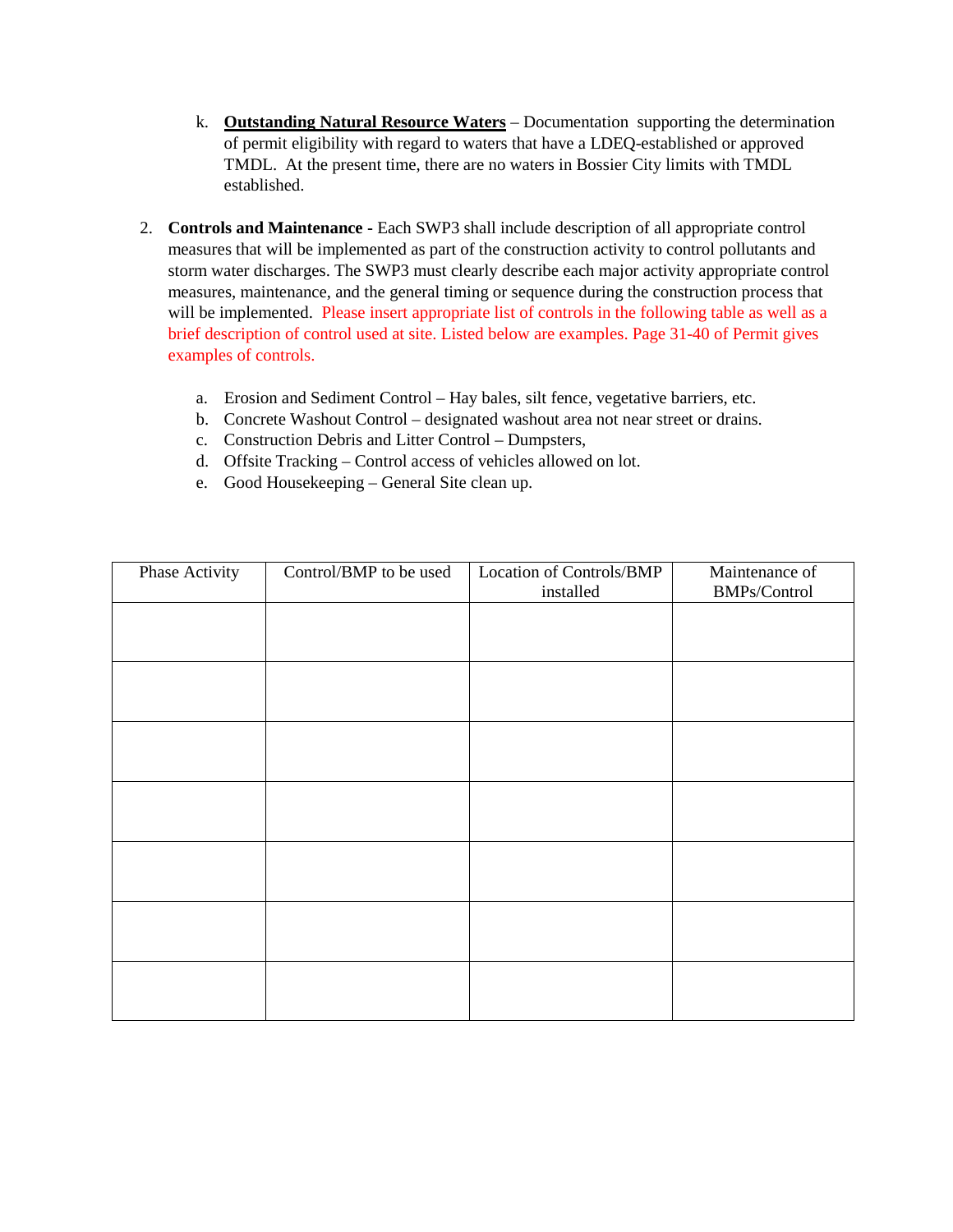3. **Inspections** – Qualified personnel shall inspect the construction site in accordance with one of the two schedules listed below. Areas to be inspected include, disturbed areas that have not been finally stabilized; areas used for storage of materials that are exposed to precipitation; structural and non-structural control measures; and locations where vehicles enter and exit the site. You must specify in SWP3 which schedule you will follow:

□ Once every 7 days.

 $\Box$  Once every 14 days, before and after storm events of 1/2 inch or more.

- a. For each inspection required above, you must complete an inspection report. At a minimum, the inspection report must include:
	- 1. The inspection date;
	- 2. Names, titles, and qualifications of personnel making the inspection;

3. Weather information for the period since the last inspection including a best estimate of the beginning of each storm event, duration of each storm event, approximate amount of rainfall for each storm event (in inches), and whether any discharges occurred;

4. Weather information and a description of any discharges occurring at the time of the inspection;

5. Location(s) of discharges of sediment or other pollutants from the site;

6. Location(s) of BMPs that failed to operate as designed or proved inadequate for a particular location;

7. Location(s) of BMPs that need to be maintained;

8. Location(s) where additional BMPs are needed that did not exist at the time of inspection; and

9. Corrective action required including implementation dates.

\*\* Stormwater Pollution Prevention Inspection Form provided with application by Bossier City Environmental Affair Division. All completed inspection forms shall be retained onsite. \*\*

4. **Non-Stormwater Discharges** - Non-Storm Water Discharges Except for flows from firefighting activities, sources of non-storm water listed in Parts I.A.2 and III.A.2 and 3 of this permit that are combined with storm water discharges associated with construction activity must be identified in the plan. The plan shall identify and ensure the implementation of appropriate pollution prevention measures to reduce and/ or eliminate the non-storm water component(s) of the discharge.